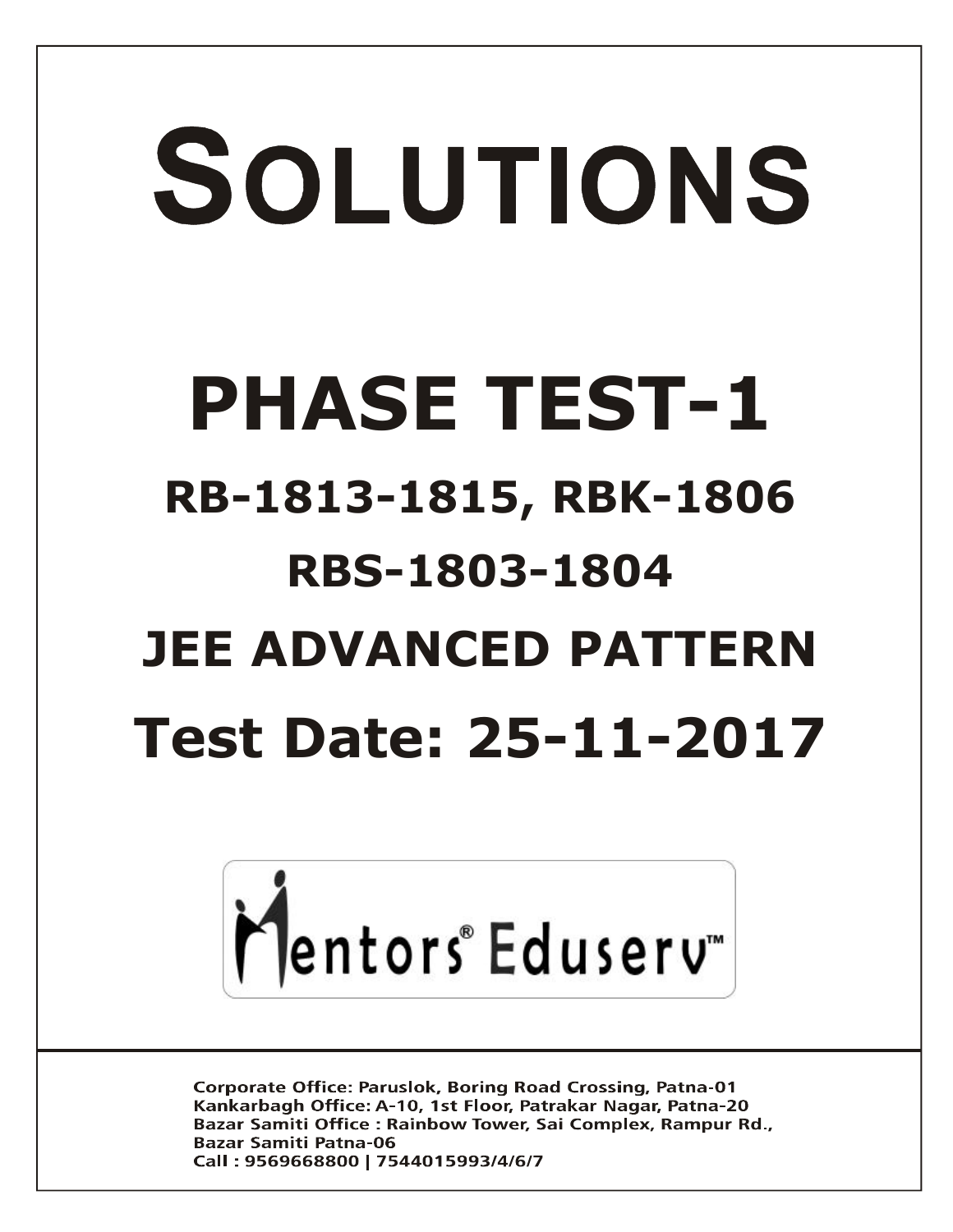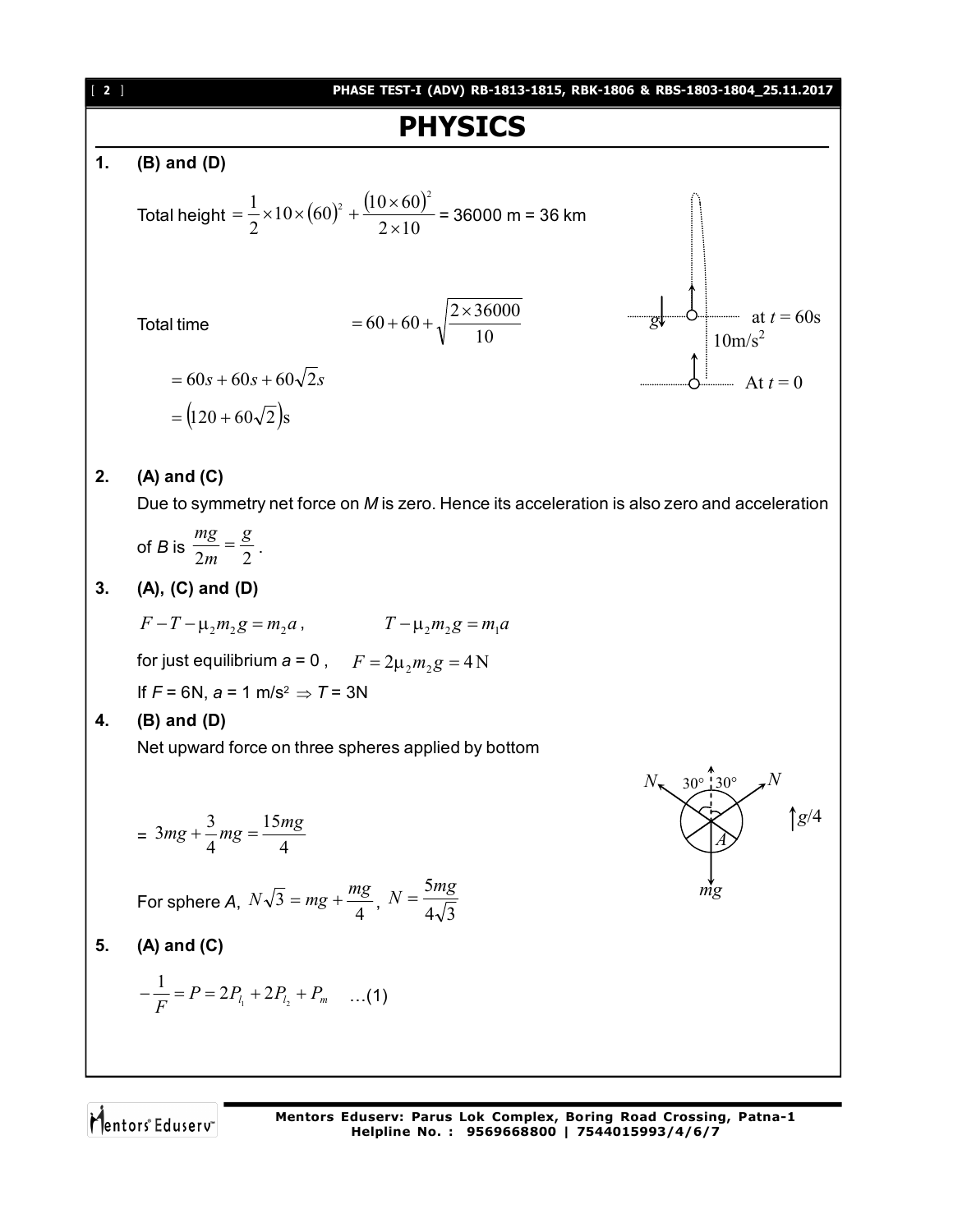$$
P_{i_1} = \frac{1}{f_1} = (\mu - 1) \left[ \frac{1}{R_1} - \frac{1}{R_2} \right]
$$
  
\n
$$
P_{i_1} = [(1.5 - 1) \left[ -\frac{1}{10} - \frac{1}{15} \right] = -\frac{1}{12} \dots (2)
$$
  
\n
$$
P_{i_2} = \frac{1}{f_2} = (\mu - 1) \left[ \frac{1}{R_1} - \frac{1}{R_2} \right]
$$
  
\n
$$
P_{i_3} = \left( \frac{4}{3} - 1 \right) \left[ \frac{2}{15} \right] = \frac{2}{45} \dots (3)
$$
  
\n
$$
P_m = -\frac{1}{f} = +\frac{2}{15} \dots (4)
$$
  
\n
$$
-\frac{1}{F} = P = 2 \left[ -\frac{1}{12} + \frac{2}{45} \right] + \frac{2}{15} = -\frac{1}{6} + \frac{4}{45} + \frac{2}{15} = \frac{1}{18}
$$
  
\n $F = -18$ cm. Focus is negative means system will behave as concave mirror.  
\n**6.** (A), (C) and (D)  
\n
$$
0 > 0_{C_1} = \sin^{-1} \frac{n_1}{n_2}
$$
  
\nwhen slab is placed,  
\n
$$
0_{C_2} = \sin^{-1} \frac{n_1}{n_2} \text{ if } n_3 < n_1, \quad \theta_{C_2} < \theta_{C_1} < \theta
$$
  
\nHence ray will totally reflect at surface AB.  
\n
$$
\sin \theta_{C_1} = \frac{n_1}{n_2} \quad \theta > 0_{C_1}
$$
  
\nat surface AB  
\n
$$
\frac{\sin r}{\sin \theta} = \frac{n_2}{n_3}
$$
  
\n
$$
\sin r = \sin \theta \frac{n_2}{n_3}
$$

Mentors<sup>e</sup> Eduserv<sup>-</sup>

 $n<sub>1</sub>$ 

*r*

 $\theta$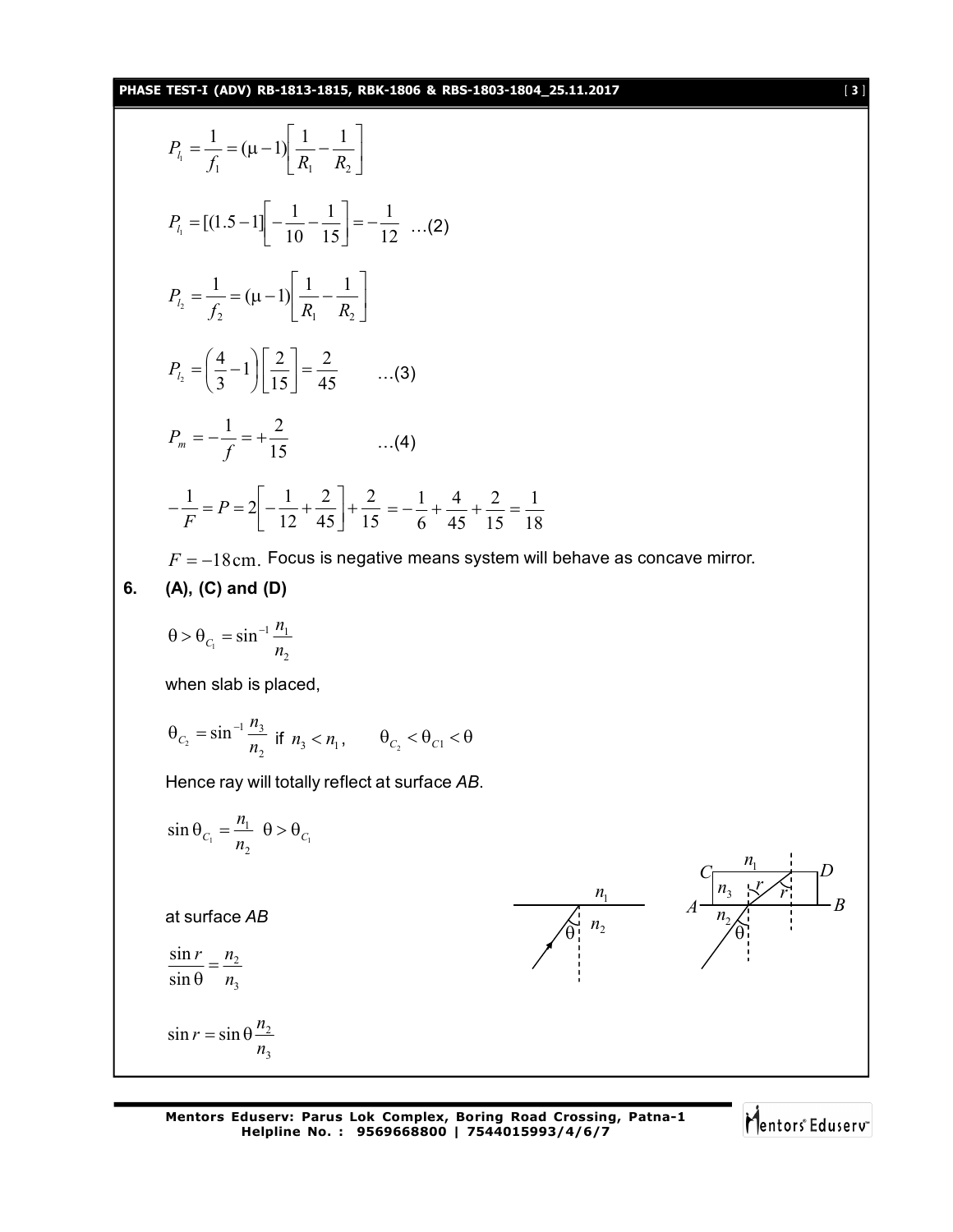3 2  $\sin r > \sin \theta_{C_1}$ *n*  $r > \sin \theta_{C_1} \frac{n}{r}$ 3 2 2  $\sin r > \frac{n_1}{n_2}$ *n n n*  $r > \frac{n_1}{n_2} \times$ 3  $\sin r > \frac{n_1}{n_2}$ *n*  $r > \frac{n}{2}$ *r* is incident angle at surface *CD* which is greater the critical angle at that surface so any value of  $n_{\text{3}}$  say will reflect at surface. **7. (A, B, C)** In equilibrium position, if  $x_0$  is stretch of spring then  $kx_0 = qE$  or  $x_0 = \frac{qE}{k}$  $x_0 = \frac{qE}{l}$ If  $x_m$  is maximum stretch of spring ,  $\frac{1}{2}kx_m^2 = qEx_m$ 2 1 or  $x_m = \frac{1}{k}$  $x_m = \frac{2qE}{l}$ Amplitude will be  $x_m - x_0$ *k qE k qE k*  $=\frac{2qE}{I}-\frac{qE}{I}=$ **8. (A) and (C)**  $E_A = i + 2\hat{j} + 3\hat{k}$ ,  $E_B = \hat{i} + \hat{j} - \hat{k}$ ,  $\vec{E}_A \cdot \vec{E}_B = 0$  $\Rightarrow$   $E_A \perp E_B$  $\rightarrow$  $\perp$  $E_B = \frac{kq}{3}, E_C = \frac{kq}{12}, |E_B| = 4 |E_C|$ **9. (A)** Velocity of efflux  $v = \sqrt{2g \times 5} = 10$  m/s Velocity of surface  $\overline{a} = \overline{a}$  $=\frac{10 \times A/1000}{4}$  = 1 cm/s **10. (A)** Velocity of fish w.r.t surface in air  $=$   $\frac{3+1}{\mu}$  =  $=\frac{3+1}{2}$ 3 cm/s  $5m$ j.  $4<sub>1</sub>=A/1000$ *A* Velocity as viewed directly by the observer  $= 3 - 1 = 2$  cm/s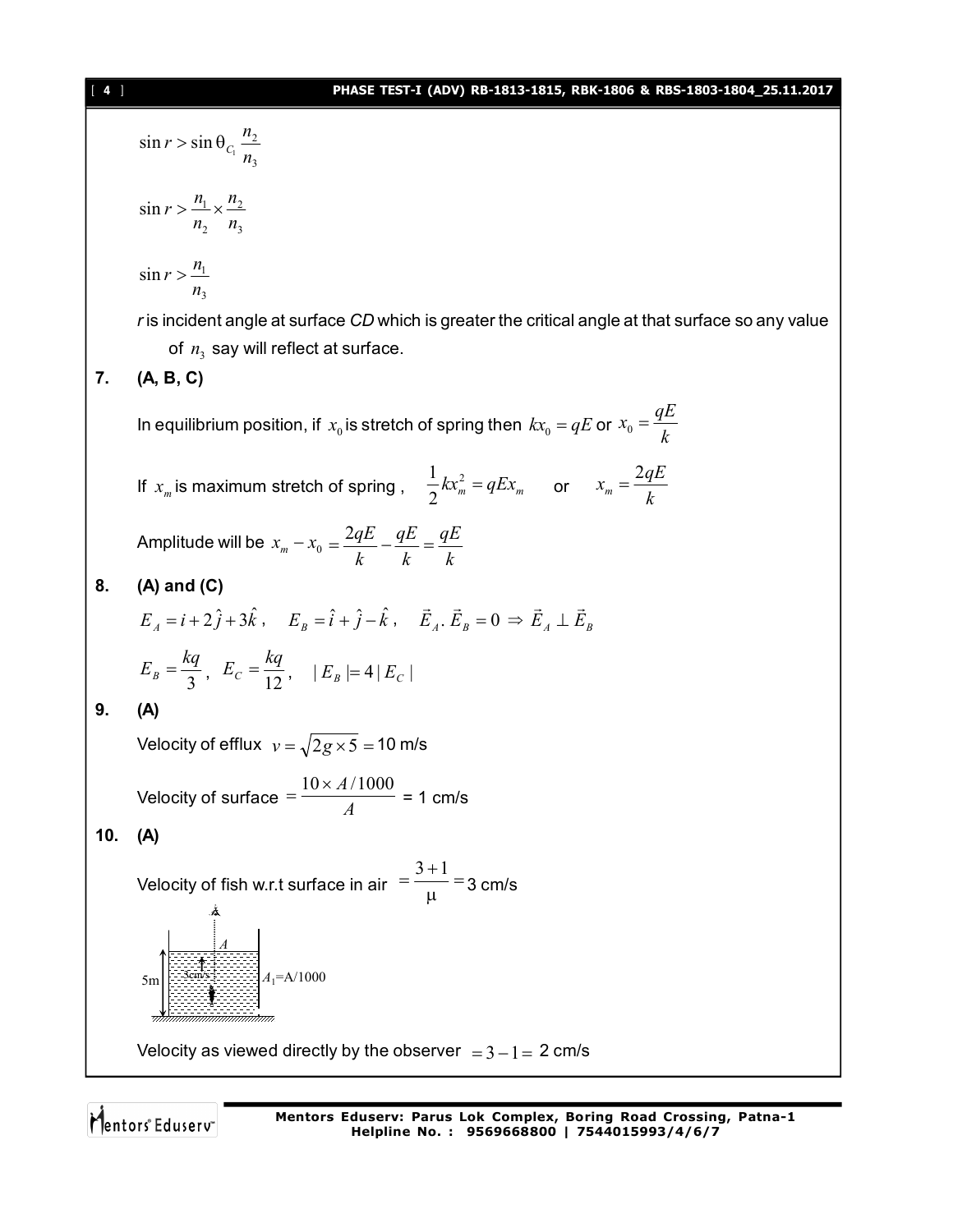### **PHASE TEST-I (ADV) RB-1813-1815, RBK-1806 & RBS-1803-1804\_25.11.2017** [ **5** ]

**11. (B)**  $V + f$   $U + f$   $f$  $\frac{1}{a} + \frac{1}{b} = \frac{1}{a}$  $^{+}$  $\ddot{}$  $\frac{1}{f} + f \cdot \frac{1}{U + f} = \frac{1}{f} \Rightarrow (U + f + V + f)f = (V + f)(U + f) \Rightarrow \forall U = f^2$ **12. (A) 13. (A)**  $at + bt^2 = ct^2 + dt^3$   $\Rightarrow t = 2s$ **14. (B)**  $(x_{B} - x_{A}) =$ *dt d* 0  $\Rightarrow$   $a + 2bt = 2ct + 3dt^2 \Rightarrow t = \frac{\sqrt{3}}{\sqrt{3}}$ 2 s **15. (D) 16. (C)**  $f_1 = f$  for no rotation of bottom cylinder  $\dots(i)$ *Mg f*  $N_{\bullet}$   $\bullet$  *N* 30° 30°  $30^\circ$ *f* FBD of top cylinder :  $2N \cos 30 + 2f \sin 30 = Mg$  ...(ii) *N Mg* 30° *f f*1 FBD of bottom cylinder (left one)  $N \sin 30 = f_1 + f \cos 30$  ...(iii) Solving (i), (ii) and (iii) 2  $N = \frac{Mg}{g}$  $2(2+\sqrt{3})$  $f = \frac{Mg}{\sqrt{g}}$ 

Mentors Eduserv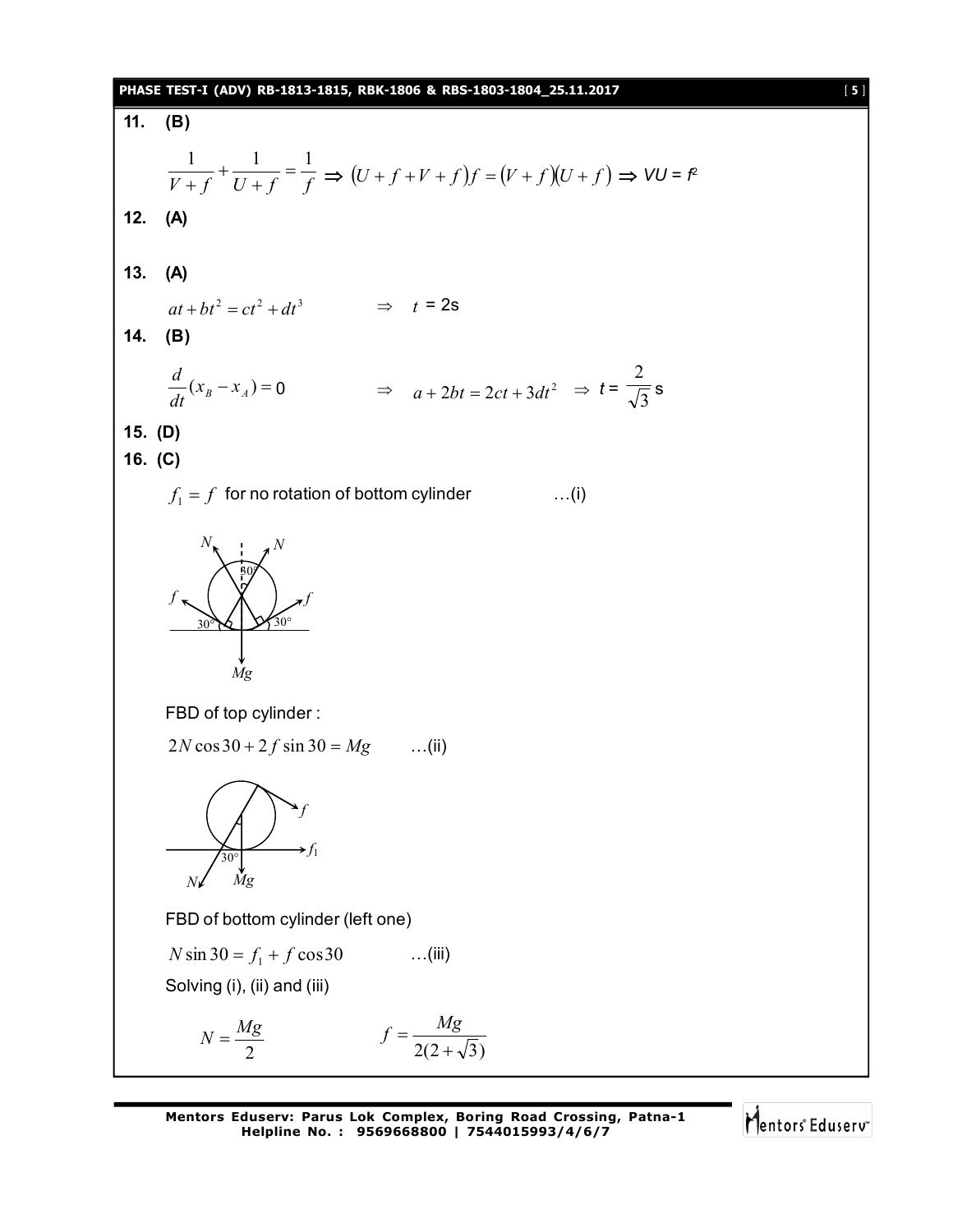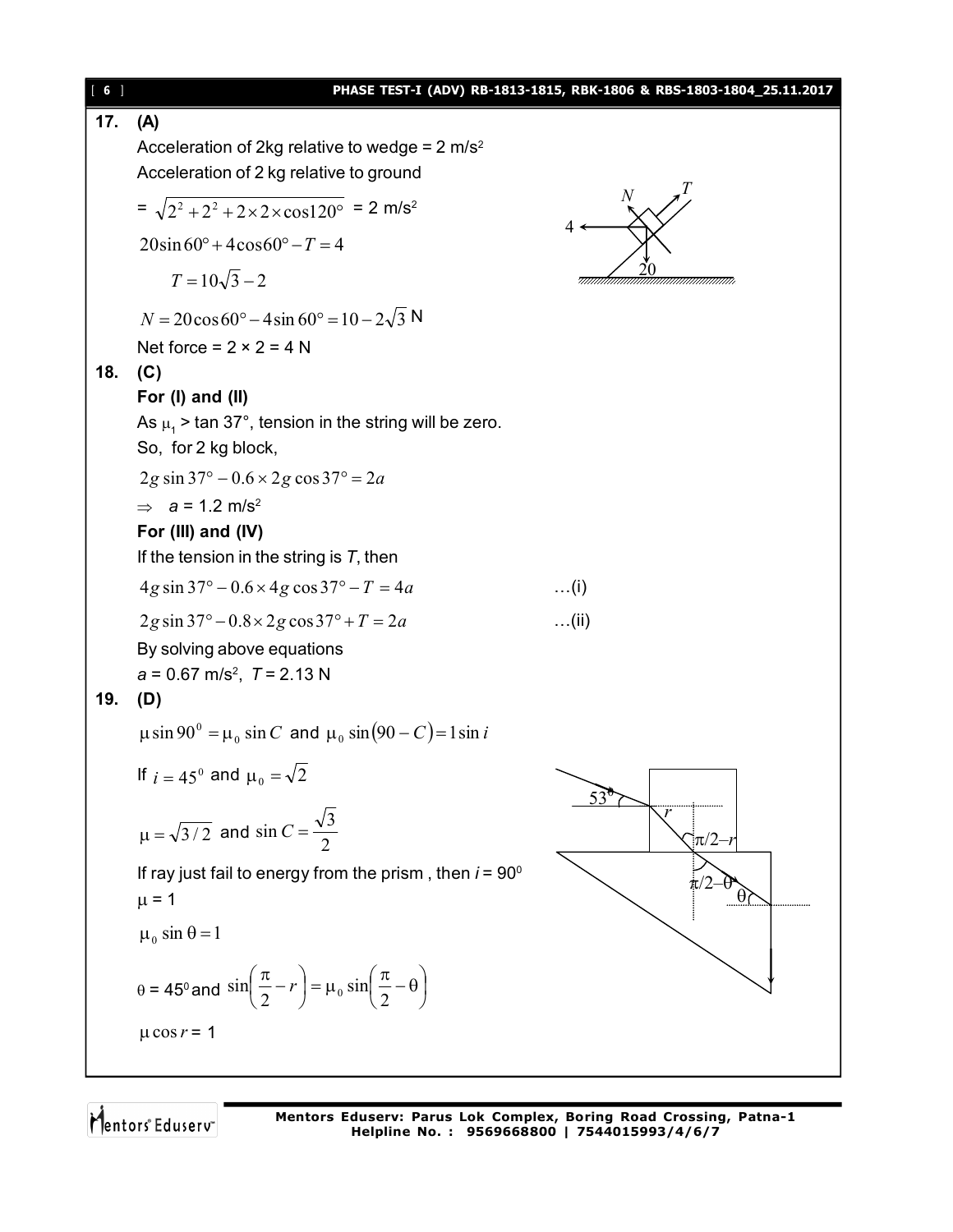## **PHASE TEST-I (ADV) RB-1813-1815, RBK-1806 & RBS-1803-1804\_25.11.2017** [ **7** ]

 $1\sin 53^\circ = \mu \sin r$ 

on solving 5  $\mu = \frac{\sqrt{41}}{4}$ 

## **20. (A)**

Let the person finds minimum intensity at point  $P$  at distance  $x$  from  $S$ <sub>2</sub> Path difference

$$
\sqrt{(2\lambda)^2 + x^2} - x = (2n - 1)\frac{\lambda}{2}
$$

To have minimum intensity at smallest distance from S<sub>2</sub>

$$
\sqrt{\left(2\lambda\right)^{2}+x^{2}}-x=3\frac{\lambda}{2}
$$
 (2)

 $\Rightarrow$   $x = \frac{1}{12}$  $x = \frac{7\lambda}{12}$ 

Maximum possible path difference = distance between the sources  $= 2\lambda$ 

Let intensity of light from each source is *I*, then  $I = I + I + 2\sqrt{II} \cos \phi$ 

$$
\Rightarrow \cos \phi = -\frac{1}{2} \Rightarrow \qquad \phi = \frac{2\pi}{3} \Rightarrow \text{path diff.} = \frac{\lambda}{3}
$$

## **CHEMISTRY**

**21. (A,B,C,D)**

Molarity = 2M

\n
$$
n_{\text{solute}} = 2 \text{ mole}
$$
\n
$$
V_{\text{solution}} = 1 \text{ L} = 1000 \text{ mL}
$$
\n
$$
d_{\text{solution}} = 1.20 \text{ g/mL}
$$
\n
$$
W_{\text{solution}} = 1200 \text{ g}
$$
\n
$$
W_{\text{solute}} = 2 \times 60 \text{ g}
$$
\n
$$
W_{\text{solute}} = 1080 \text{ g}
$$
\nMolality: 2

\n
$$
1000 \text{ m}
$$

Molality = 
$$
\frac{2}{1080} \times 1000 \text{m}
$$

$$
X\text{solute} = \frac{2}{2 + \frac{1080}{18}}
$$

Mentors Eduserv

*x*

*P*

 $S<sub>2</sub>$ 

 $2\lambda$ 

 $S_1$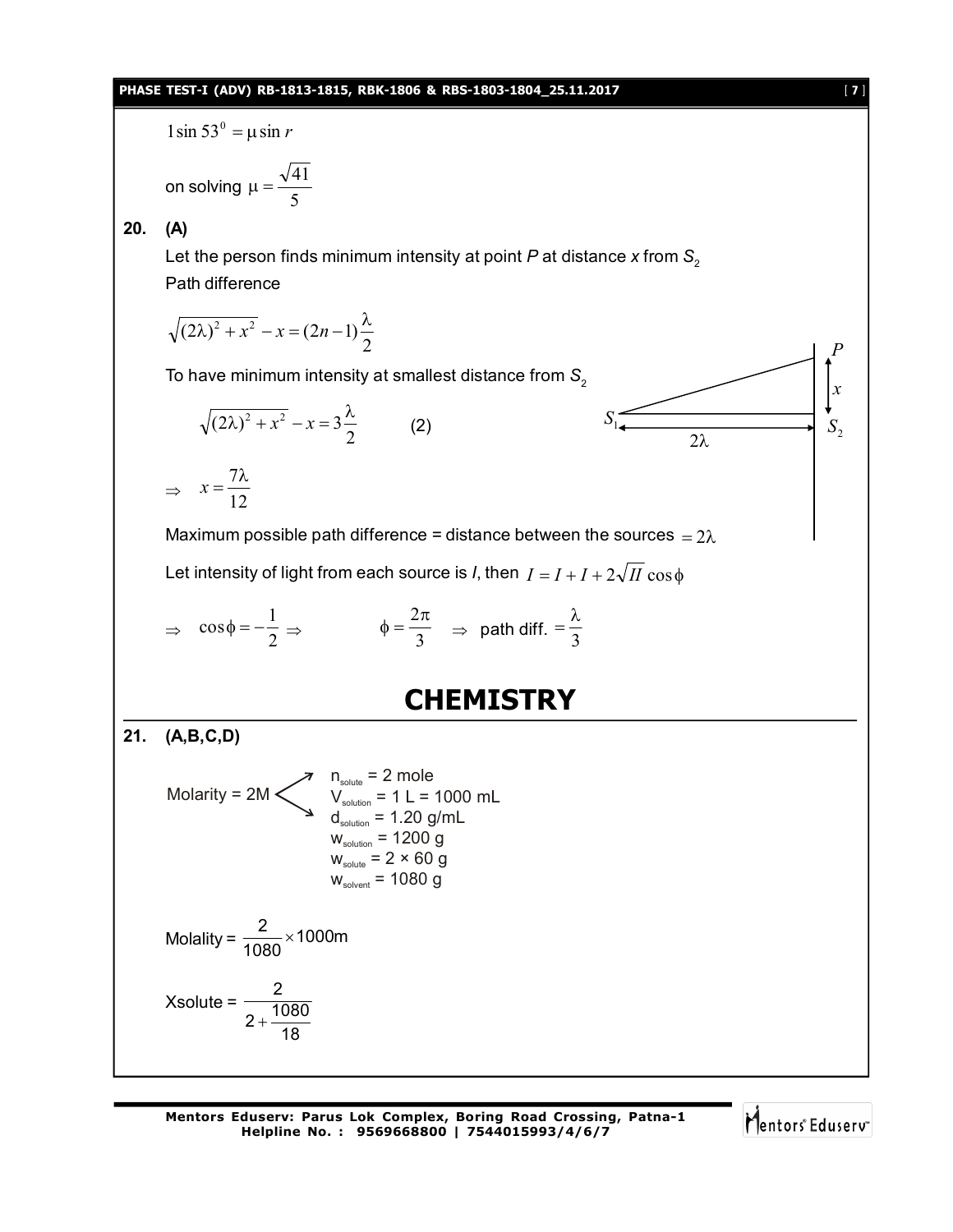| $[ 8 ]$ | PHASE TEST-I (ADV) RB-1813-1815, RBK-1806 & RBS-1803-1804_25.11.2017                                                                |
|---------|-------------------------------------------------------------------------------------------------------------------------------------|
|         | % $\frac{W}{W} = \frac{120}{1200} \times 100 = 10\%$                                                                                |
|         | % $\frac{w}{v} = \frac{120}{1000} \times 100 = 12\%$                                                                                |
| 22.     | (A, D)                                                                                                                              |
| 23.     | (B, C, D)                                                                                                                           |
|         | $M_R = \frac{\frac{11.2}{11.2} \times 100 + \frac{22.4}{11.2} \times 200 + \frac{33.6}{11.2} \times 200}{1000} = \frac{1100}{1000}$ |
|         | $= 1.1 M = 1.1 mol/L = 1.1 \times 34 g/L$                                                                                           |
|         | $VS = 1.1 \times 11.2 = 12.32$ V                                                                                                    |
| 24.     | (A,B,D)                                                                                                                             |
| 25.     | (A,B,D)                                                                                                                             |
|         | Product formed is tropyllium ion. Which is aromatic in nature. So, high resonance energy.                                           |
|         | So, Option (C) is wrong.                                                                                                            |
| 26.     | (B,D)                                                                                                                               |
|         | (A) & (C) are anti-aromatic.                                                                                                        |
| 27.     | (A,B)                                                                                                                               |
|         | CH,                                                                                                                                 |
| 28.     | (A,B,C)                                                                                                                             |
|         | $B_2Cl_4 + 6NaOH \longrightarrow 2NaBO_2 + 2H_2O + H_2 + 4NaCl$                                                                     |
|         | $n_{B_2Cl_4} = \frac{1362}{22400} = 0.0608$ mole                                                                                    |
|         | $W_{B_2Cl_4} = 0.06 \times 164 = 9.97 g$                                                                                            |
| 29.     | (C)                                                                                                                                 |
|         |                                                                                                                                     |

Mentors<sup>®</sup> Eduserv<sup>®</sup>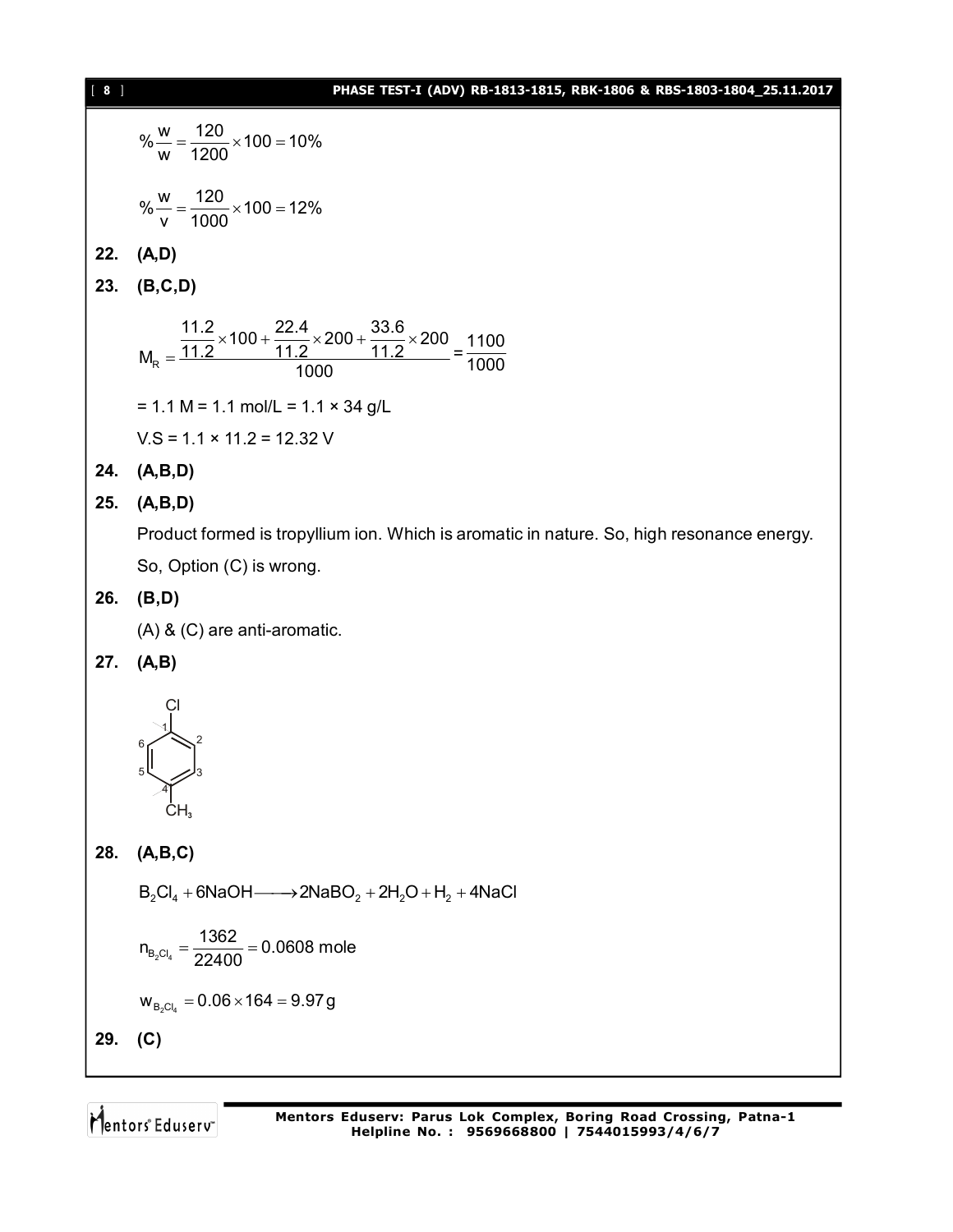|     | PHASE TEST-I (ADV) RB-1813-1815, RBK-1806 & RBS-1803-1804_25.11.2017  | $[9]$ |
|-----|-----------------------------------------------------------------------|-------|
| 30. | (D)                                                                   |       |
| 31. | (B)                                                                   |       |
|     | $2SO_2 + O_2 \longrightarrow 2SO_3$                                   |       |
|     | 10 mole 4 mole                                                        |       |
|     | Limiting                                                              |       |
|     | reagent                                                               |       |
| 32. | (B)<br>Mole of $SO_2$ consume = 8                                     |       |
|     | Moles of $SO_2$ left = $10 - 8 = 2$ .                                 |       |
| 33. | (B)                                                                   |       |
|     | Hyperconjugation is the properties of $\alpha_{C-H}$ bond.            |       |
| 34. | (A)                                                                   |       |
|     | Stabality of free radical $\alpha$ no. of $\alpha_{\rm H}$            |       |
| 35. | (B)                                                                   |       |
| 36. | (B)                                                                   |       |
| 37. | (A)                                                                   |       |
|     | (A) 100 ml of 0.2 M AlCl <sub>3</sub> = 20 milimole                   |       |
|     | 400 ml of 0.1 M HCl = 40 milimole                                     |       |
|     | $[AICI3] = \frac{20}{500} = \frac{1}{25} = 0.04$<br>On mixing         |       |
|     | $[HCI] = \frac{40}{500} = 0.08M$                                      |       |
|     | [Cation] = $0.04 + 0.08 = 0.12$ M                                     |       |
|     | $\left[ \text{CI}^{-} \right] = 3 \times 0.04 + 0.08 = 0.2 \text{M}.$ |       |
|     | (B) $[KCI] = \frac{50 \times 0.4}{100} = 0.2$                         |       |
|     | $Cl^{-} = 0.2M$ .                                                     |       |
|     | (C) 30 ml of .2 M $K_2SO_4$ + 70 ml H <sub>2</sub> O                  |       |
|     | $[K_2SO_4] = \frac{30 \times 0.2}{30 + 70} = \frac{6}{100} = 0.06$    |       |
|     | $\left\lceil SO_4^{2-} \right\rceil = 0.06$ M                         |       |
|     | $[Cation] = 0.12 M.$                                                  |       |
|     |                                                                       |       |

Mentors<sup>e</sup> Eduserv<sup>-</sup>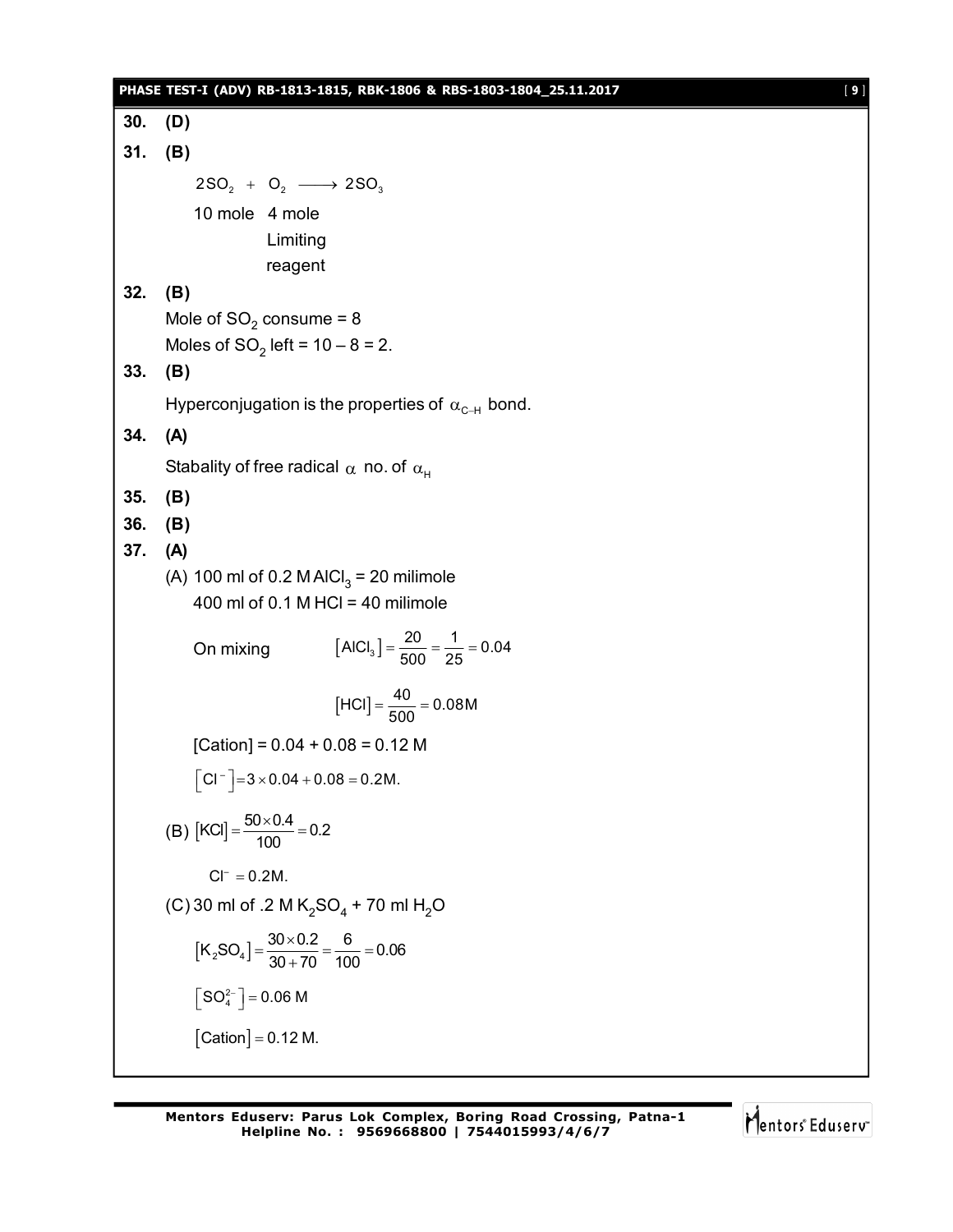## [ **10** ] **PHASE TEST-I (ADV) RB-1813-1815, RBK-1806 & RBS-1803-1804\_25.11.2017**

(D)  $[H_2SO_4] = \frac{245}{98} = 2.5M$  $\left\lfloor SO_{4}^{-} \right\rfloor$  = 2.5 M. **38. (C)** (A)  $Zn + 2HCl \longrightarrow ZnCl_2 + H_2$ 2 2 (LR) 1 mole 0 1 mole 1 mole = 22.4 L (B)  $\text{AgNO}_3$  + HCl  $\longrightarrow$  AgCl + HNO<sub>3</sub> 170 g 18.25 1 mole 0.5 mole 0.5 mole Limiting 0.5 mole 0.5 mole reagent (C)  $CaCO_3 \longrightarrow CaO + CO_2$ 100 g 1 mole 1 mole 1 mole = 22.4 L (D)  $2KClO_3 \longrightarrow 2KCl + 3O_2$  $\frac{2}{3}$ mole  $\frac{2}{3}$ mole  $\frac{2}{3} \times \frac{3}{2} = 1$ mole = 22.4 L. **39. (D) 40. (A) MATHEMATICS 41. (B, D)** Range of f (sgn(x)) is  $\{\sin 1, -\sin(5 / 3), -\sin(1 / 3)\}$  range of sgn(f(x)) is  $\{-1, 1, 0\}$ f(x) is one-one on  $\frac{3(2n-1)\pi+2}{2}$ ,  $\frac{3(2n+1)\pi+2}{2}$  $\left(\frac{3(2n-1)\pi+2}{8}, \frac{3(2n+1)\pi+2}{8}\right)$   $\forall$  n  $\in$  1 **42. (A, B)** Only h(x) is periodic function because domain of  $f = [-1, 1]$ domain of  $g = (-\infty, -1] \cup [1, \infty)$ domain of  $h = R$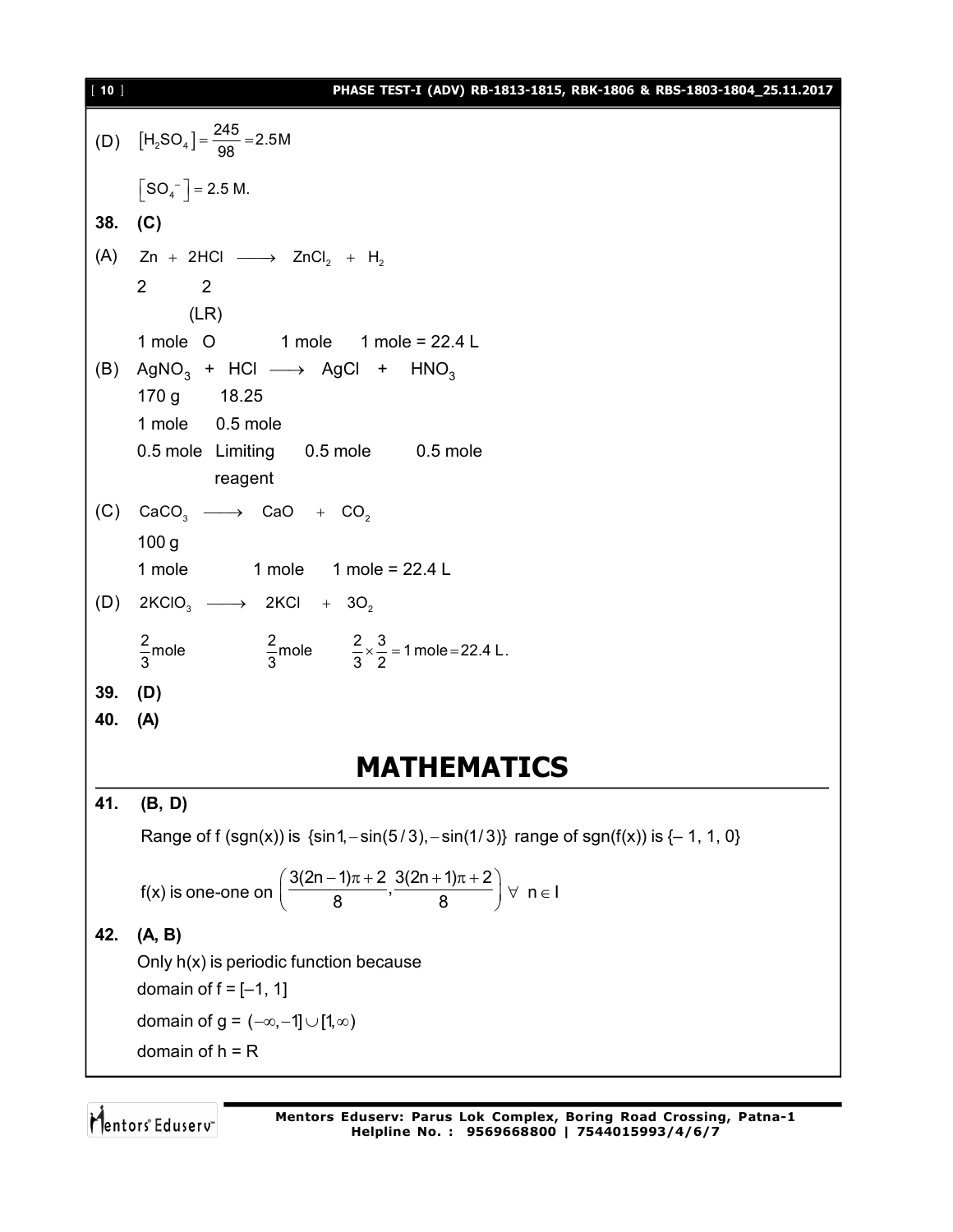## **PHASE TEST-I (ADV) RB-1813-1815, RBK-1806 & RBS-1803-1804\_25.11.2017** [ **11** ]

43. (A, B, C)  
\n
$$
cos x + cos y = a
$$
\n
$$
cos^{2}x + cos^{2}y + 2cos x cos y = a^{2}
$$
\n....(1)  
\n
$$
cos^{2}x + cos^{2}y = b
$$
\n
$$
cos^{2}x + cos^{2}y = \frac{b+2}{2}
$$
\n....(2)  
\n∴ From (1) and (2), 
$$
cos x cos y = \frac{a^{2}}{2} - \frac{b+2}{4}
$$
  
\nNow, 
$$
cos 3x + cos 3y = c
$$
\n∴ 
$$
4cos^{3}x - 3cos x + 4cos^{3}y - 3cos y = c
$$
\n
$$
4(cos x + cos y) (cos^{2}x + cos^{2}y - cos x cos y) - 3(cos x + cos y) = c
$$
\n
$$
4(2cos x + cos y) (cos^{2}x + cos^{2}y - cos x cos y) - 3(cos x + cos y) = c
$$
\n
$$
2a^{3} + c = 3a(1 + b).
$$
\n1≤|sin x|+|cos x| $\sqrt{2}$   
\n45. (A, C)  
\nThe bases of all triangles PAB (A, B fixed P moving indeed A, B, P lie on a circle) will be fixed  
\n⇒ area =  $\frac{1}{2} \times base \times height$   
\nThus if area is maximum then height must be maximum which will be true if P lies on  
\nperpendicular to bisector of AB.  
\nThus (A) and (C) are connected choices.  
\n46. (A, B, C, D)  
\nEquation of line through A(4, 3) is  
\n
$$
\frac{x-4}{cos0} = \frac{y-3}{sin0} = r
$$
\n....(i)  
\nA = (4 + rocs0, 3 + rsin0).  
\n4 + rocs0 = 8 ⇒ r = 4 sec 0.  
\n
$$
\therefore AB = 4 sec0.
$$
  
\nSimilarly AC = 3 cosec 0  
\n
$$
\frac{16}{\Delta B^{2}} + \frac{9}{\Delta C^{2}} = cos^{2} 0 + sin^{2} 0 = 1
$$
  
\nSo AB + AC =  $\frac{4}{cos\theta} + sin\theta = \frac{2(4sin\theta + 3cos\theta)}{sin\theta}$ 

Mentors<sup>e</sup> Eduserv<sup>-</sup>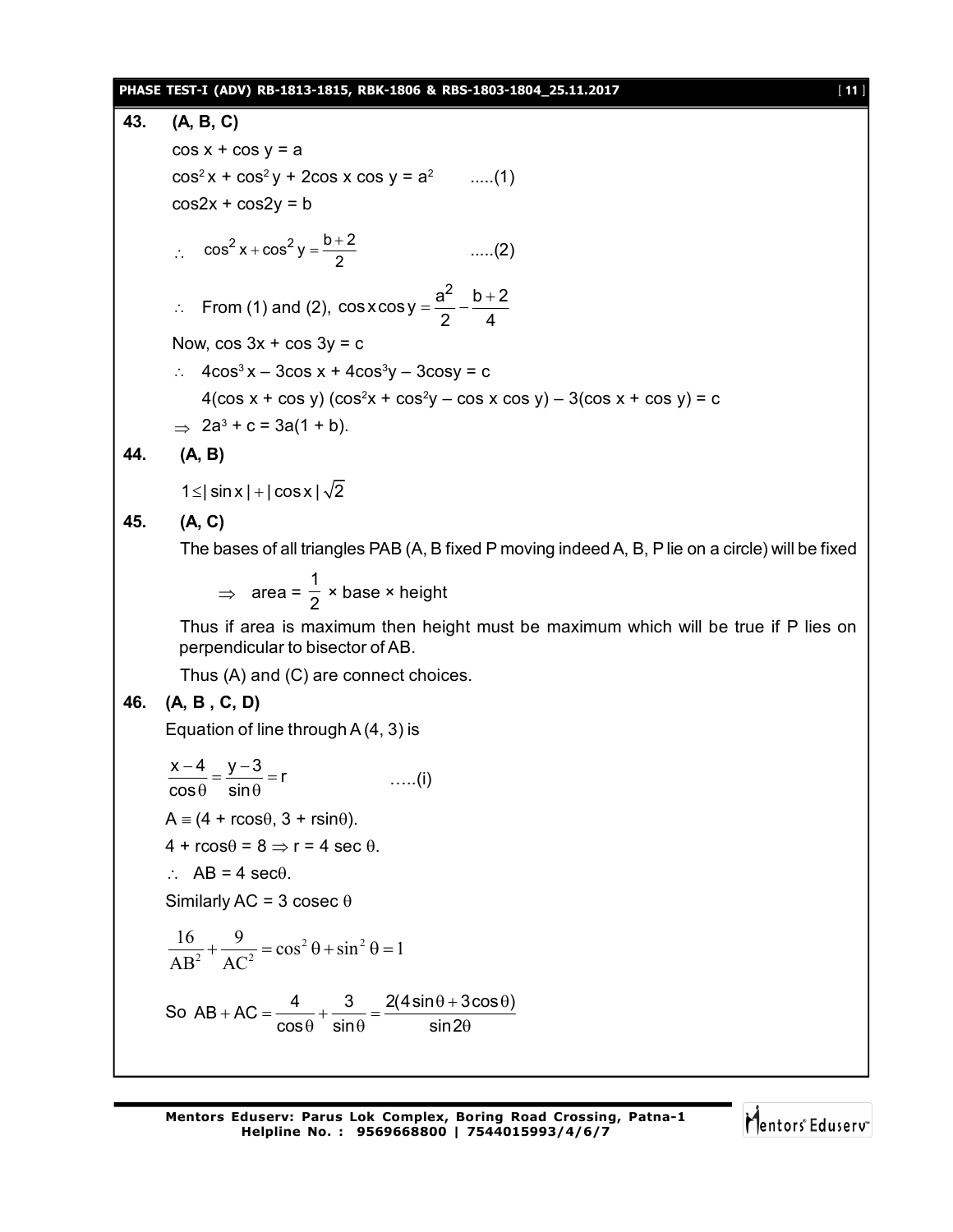

**47. (A, B)**  $\alpha$ x –  $\beta$ y = 8 divides the area of the region enclosed by the curve x<sup>2</sup> + y<sup>2</sup> – 4x + 2y – 5 = 0.  $\Rightarrow$  2 $\alpha + \beta = 8$ Also,  $\frac{2\alpha+\beta}{2} \ge \sqrt{2\alpha\beta}$  $4 \ge \sqrt{2\alpha\beta} \Rightarrow \alpha\beta \le 8$ **48. (A, B)** If  $\angle B + \angle D > 180^\circ$  $\Rightarrow$  B and D lie inside the circle through other three points. Let  $\angle B + \angle D < 180^\circ$ , then B and D lie outside the circle through other three points. **49. (A)**  $f(x) = (x-1)^2 - 2$ , a = 1, b = -2 f :  $[1, \infty) \rightarrow [-2, \infty)$ then  $f^{-1}: [-2, \infty) \to [1, \infty)$ ,  $f(x) = y \implies x^2 - 2x - (1 + y) = 0$  $2 \pm \sqrt{4 + 4(1 + y)}$ x 2  $\pm \sqrt{4+4(1+)}$  $\therefore x = \frac{y}{2}$ ,  $x = 1 \pm \sqrt{2 + y}$  $\therefore$  f<sup>-1</sup>(y) = 1 +  $\sqrt{2+y}$   $\Rightarrow$  f<sup>-1</sup>(x) = 1 +  $\sqrt{2+x}$ **50. (A)** –1 O –2  $= f (|x|)$  $y = k$ For f (|x|) = k to be four distinct solutions,  $k \in (-2, -1)$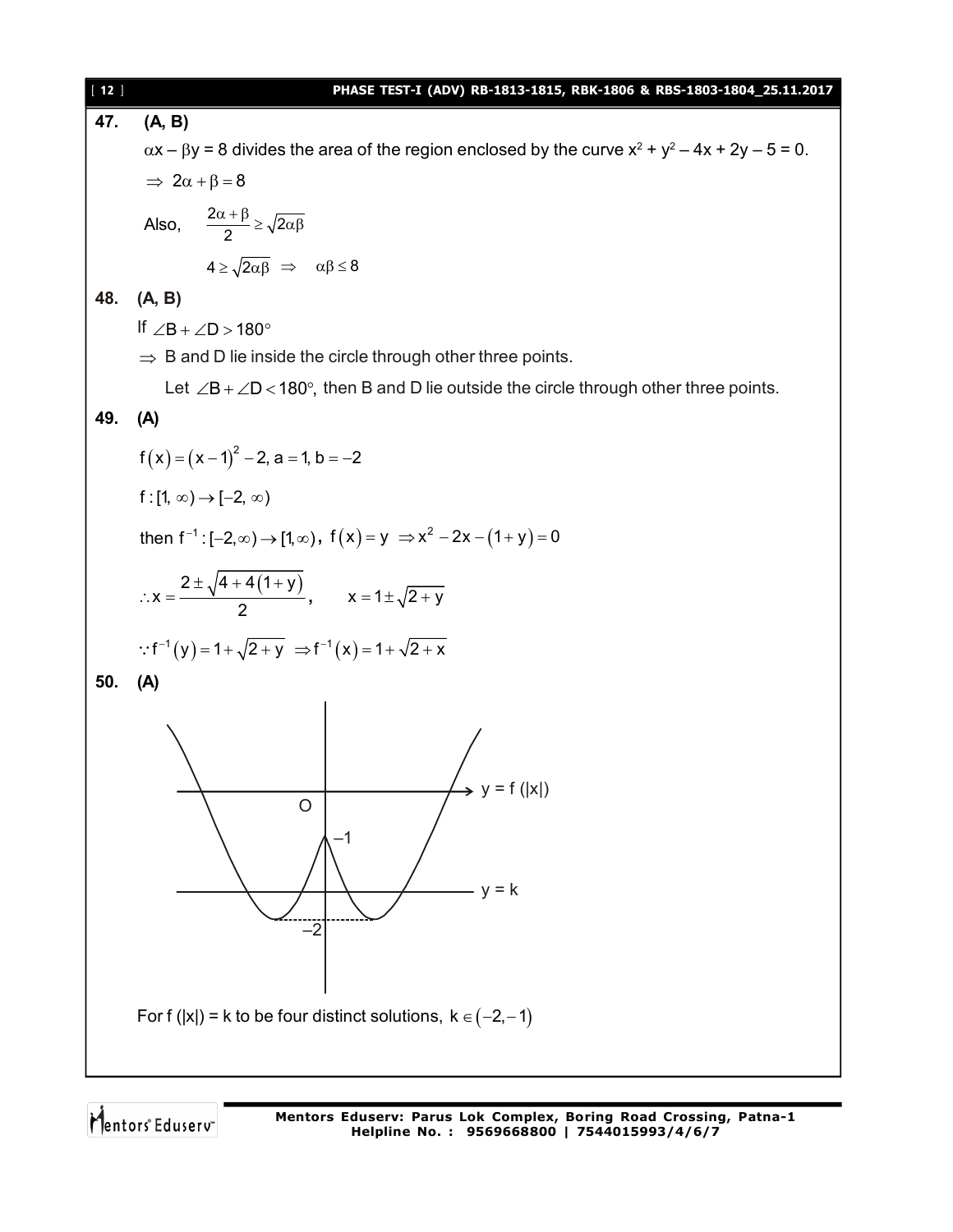## **PHASE TEST-I (ADV) RB-1813-1815, RBK-1806 & RBS-1803-1804\_25.11.2017** [ **13** ]

**51. (A)** Circumcircle of  $\triangle PQR$  passes through the centre C of the circle with PC as a diameter. Let S(h, k) be the circumcentre, then S is mid point of PC  $(h,k) = \left(\frac{\alpha+2}{2}, \frac{\alpha+2}{2}\right)$  $2 \t2$  $\Rightarrow$  (h,k) =  $\left(\frac{\alpha+2}{2}, \frac{\alpha+2}{2}\right)$ R P Q  $C(2,0)$  $(\alpha, \alpha+2)$  $\Rightarrow h = k$  $\therefore$  Locus is  $y = x$ . **52. (B)** Orthocentre of  $\triangle PQR$  is the image of C about QR. Let  $P = (\alpha, \alpha+2)$ and H(h, k) be the orthocentre. Equation of chord of contact QR is  $x\alpha + y(\alpha + 2) 4(x + \alpha)$ 2  $+\alpha)$  $= 0$ i.e.,  $(\alpha - 2)x + (\alpha + 2)y = 2\alpha$  $\therefore \frac{\alpha-2}{\alpha-2} = \frac{\alpha+2}{\alpha-2} = \frac{2}{(\alpha-2)^2 + (\alpha-2)^2}$ h  $-2$  k  $-0$   $-2(2(\alpha - 2) - 2\alpha)$ 2  $\alpha + 2 (\alpha - 2)^2 + (\alpha + 2)$  $\frac{-2}{2} = \frac{k-0}{2} = \frac{-2(2(\alpha-2)-2\alpha)}{2}$  $\alpha - 2 \quad \alpha + 2 \quad (\alpha - 2)^2 + (\alpha + 2)^2$  $\Rightarrow h-2=\frac{8(\alpha-2)}{(\alpha-2)^2+(\alpha+2)^2}, k=\frac{8(\alpha+2)}{(\alpha-2)^2+(\alpha+2)^2}$  $(\alpha - 2)^2 + (\alpha + 2)^2$   $(\alpha - 2)^2 + (\alpha + 2)^2$  $-2 = \frac{8(\alpha - 2)}{2}, k = \frac{8(\alpha + 2)}{2}$  $(\alpha - 2)^2 + (\alpha + 2)^2$   $(\alpha - 2)^2 + (\alpha + 2)^2$ ⇒  $(h-2)^2 + k^2 = \frac{64}{(g-2)^2 + (g+2)^2}$  and  $h-k-2 = \frac{-32}{(g-2)^2 + (g+2)^2}$  $(\alpha - 2)^2 + (\alpha + 2)^2$   $(\alpha - 2)^2 + (\alpha + 2)^2$  $(-2)^2 + k^2 = \frac{64}{2}$  and h-k-2= $\frac{2}{2}$  $(\alpha - 2)^2 + (\alpha + 2)^2$   $(\alpha - 2)^2 + (\alpha + 2)^2$  $\Rightarrow$   $(h-2)^2 + k^2 = -2(h-k-2)$  $\Rightarrow$  h<sup>2</sup> + k<sup>2</sup> – 2h – 2k = 0 ∴ Locus is  $x^2 + y^2 - 2x - 2y = 0$ **53 (A)**  $x - 1 = 3\cos\theta$  $y - 2 = 4 \sin \theta$  $x + y = 3 + 3\cos\theta + 4\sin\theta$ Maximum value =  $3 + 5 = 8$ **54. (B)** sin x cos  $\frac{\pi}{6}$  + cos x.sin  $\frac{\pi}{6}$  + cos x 6 6  $\frac{\pi}{6}$  + cos x.sin  $\frac{\pi}{6}$  + cos x =  $\frac{\sqrt{3}}{8}$  sin x +  $\frac{1}{8}$  cos x + cos x  $2 \frac{20}{2}$  $=\frac{\sqrt{3}}{2}$ sin x +  $\frac{1}{2}$ cos x + cos x =  $\frac{\sqrt{3}}{2}$ sin x +  $\frac{3}{2}$ cos x  $2 \frac{2}{2}$  $=\frac{\sqrt{6}}{2}$ sin x + -

Mentors<sup>®</sup> Eduserv<sup>®</sup>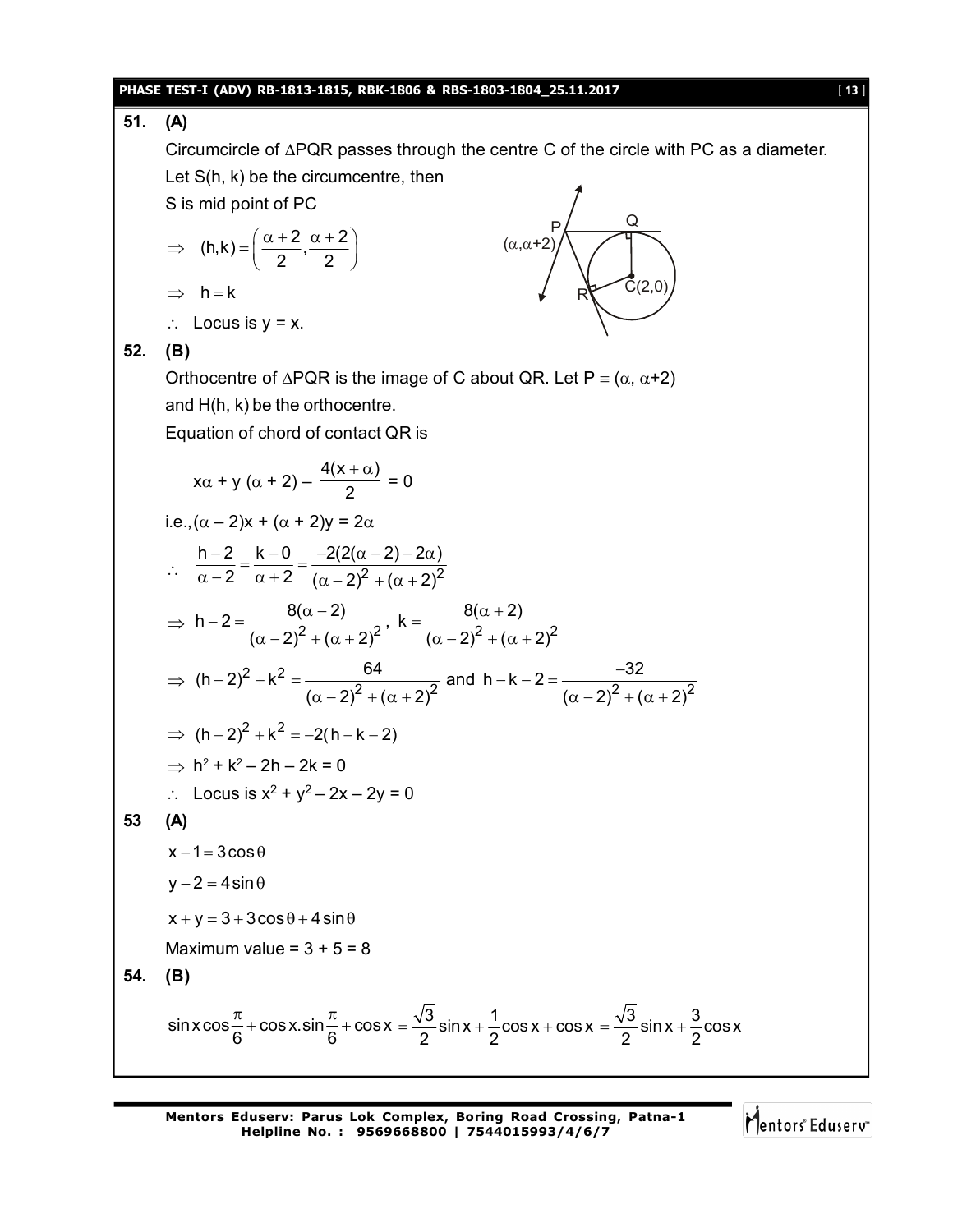[ **14** ] **PHASE TEST-I (ADV) RB-1813-1815, RBK-1806 & RBS-1803-1804\_25.11.2017** maximum value  $\sqrt{\frac{3}{4} + \frac{9}{4}} = \sqrt{3}$ 4 4  $+\frac{6}{4} = -$ **55. (D)**  $f(0) = -3$ ,  $f(1) = 1$ ,  $f(2) = -1$  and  $f(3) = 3$ . So  $f(x) = 0$  has one root in each of the intervals  $(0, 1)$ ,  $(1, 2)$  and  $(2, 3)$  and hence no root in (3, 4). **56. (C)** Let  $\alpha \leq \beta \leq \gamma$ , then  $\alpha \in (0, 1), \beta \in (1, 2), \gamma \in (2, 3)$  $\therefore$  [  $\alpha$  ] = 0, [  $\beta$  ] = 1 and [  $\gamma$  ] = 2  $\therefore \quad {\alpha} + {\beta} + {\gamma} = {\alpha + \beta + \gamma} - ([\alpha] + [\beta] + [\gamma]) =$  $\frac{9}{2}$  – (0 + 1 + 2)  $\frac{9}{2}$  - (0 + 1 + 2) =  $\frac{3}{2}$  $\frac{1}{2}$ . **57. (B)** (P)  $x^3 + x^2 + 4x = -2\sin x$ In  $[0, \pi]$ , LHS  $\geq$  0 and RHS  $\leq$  0  $\therefore$   $x = 0$  is the only solutions. In  $[\pi, 2\pi]$ , LHS >  $\pi^3$  +  $\pi^2$  + 4 $\pi$ , RHS  $\leq$  2  $\therefore$  No solution. (Q)  $\frac{1}{2}$ sin2e<sup>x</sup> =  $\frac{1}{4}$ (2<sup>x</sup> + 2<sup>-x</sup>) 2 4  $=\frac{1}{4}(2^{x}+2^{-x})$ LHS  $\leq$ 1  $\frac{1}{2}$ , RHS  $\ge$ 1  $\frac{1}{2}$   $\therefore$  LHS = RHS = 1  $\frac{1}{2}$  which has no solution.  $(R) sin 2x = 1$  $\cos 4x = 1$ (S)  $y = \sin x$  ... (1)  $y = \frac{x}{2}$  $=\frac{1}{30}$  ... (2) Drawing graphs of (1) and (2), we get four solutions in [0,  $2\pi$ ] **58. (B) P.** Let  $x = 4\cos\theta, y = 3\sin\theta, \text{than } x + y = 4\cos\theta + 3\sin\theta \le 5$  $\therefore$   $\log_5(x+y) \leq 1$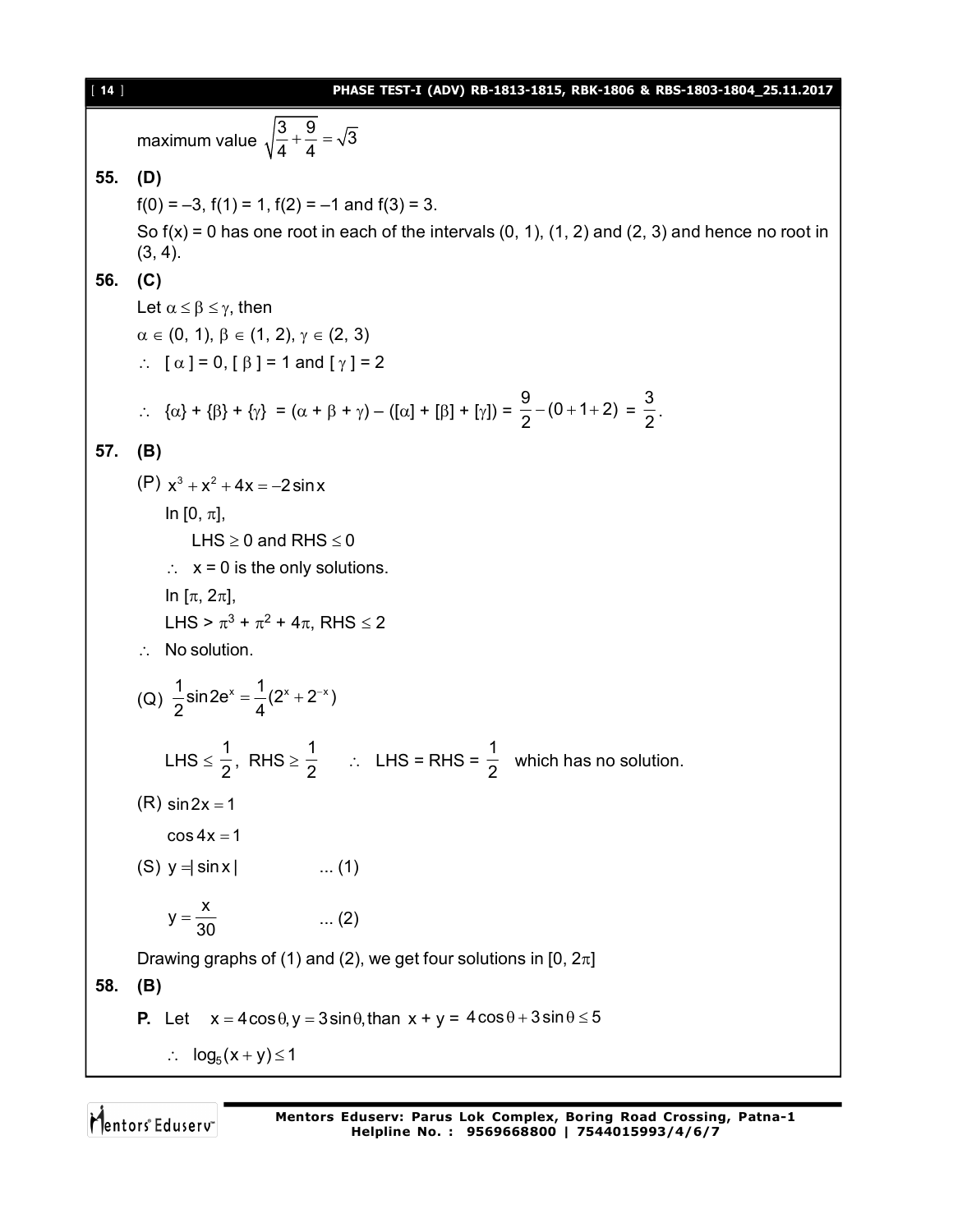**PHASE TEST-I (ADV) RB-1813-1815, RBK-1806 & RBS-1803-1804\_25.11.2017** [ **15** ]

Q. ∴ 
$$
2^{\sqrt{\log_b 3}} = (2^{\log_b 3})^{\frac{1}{\sqrt{\log_b 3}}} = 3^{\sqrt{\log_b 2}}
$$
 and  $3^{\log_b 2} - 2^{\log_b 3} = 2 - 3 = -1$   
\n∴  $\alpha + \beta = 3$  and  $\alpha\beta = 2$   
\n⇒  $\alpha^2 + \alpha\beta + \beta^2 = (\alpha + \beta)^2 - \alpha\beta = 7$   
\nR.  $3\log_{18} \theta 6 \log_{12} 3 + \log_{19} 96 + 3\log_{12} 3$   
\n $= (\log_{18} 96 + 1)(3\log_{12} 2 + 1) - 1$   
\n $= \log_{18}(96 \times 18). \log_{12}(27 \times 12) - 1$   
\n $= (3\log_{18} 12)(2\log_{12} 18) - 1 = 6 - 1 = 5$   
\nS.  $2^{\log_b 3} = \frac{y^{\log_b y}}{y \log y} = \log_a 3 \ln 2 = \log_a y \ln y$   
\n⇒ (ln x) (ln y)<sup>2</sup> = ln2ln3ln5  
\nsimilarity,  $3^{\log_b 5} = x^{\log_b x} = x(\ln x)^2(\ln y) = \ln 2\ln 3\ln 5$   
\n∴  $(\ln x)(\ln y)^2 = (\ln x)^2(\ln y) \Rightarrow \ln y = \ln x \Rightarrow x = y$   
\n∴  $\frac{\left(x^{\log_b x} + y^{\log_b x}\right)^2}{\left(x^{\log_b x}\right)^2 + \left(y^{\log_b x}\right)^2} = \frac{(x + x)^2}{x^2 + x^2} = 2$   
\n59. (A)  
\n(P)  $\frac{x - 4}{5} = \frac{y + 13}{1} = \frac{-2(20 - 13 + 6)}{26}$   
\n $x = -1, y = -14$   
\n(Q) | a |<sub>ε</sub> (1, √2)  
\n(R) Equation of circle passes through origin and  
\ntotoring the line y = x is  $x^2 + y^2 + \lambda(y - x) = 0$   
\ntherefore d with the equation of common  
\nchord always passes through the point (1/2, 1/2)  
\n(S

Mentors<sup>e</sup> Eduserv<sup>-</sup>